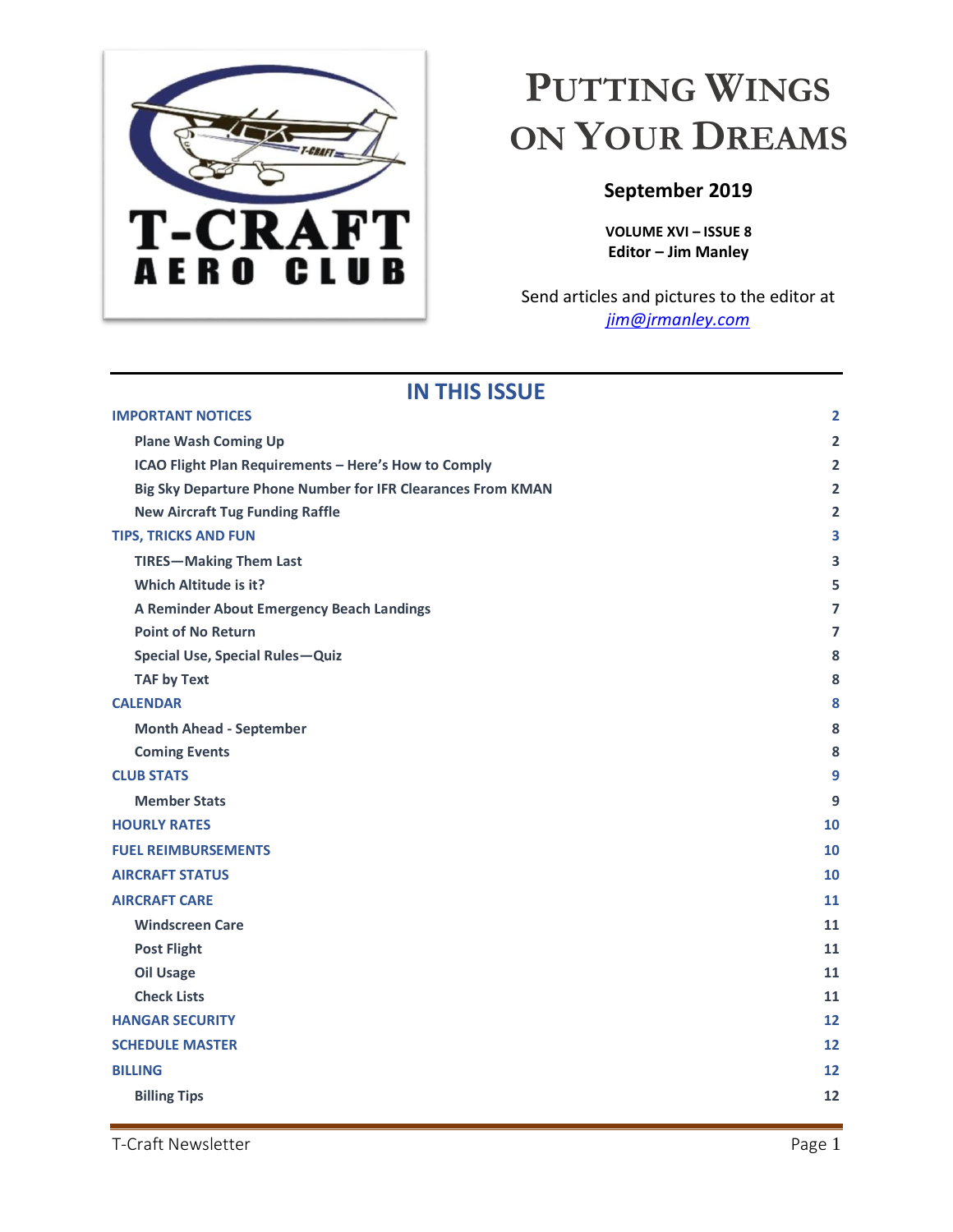# **IMPORTANT NOTICES**

#### **Plane Wash Coming Up**

<span id="page-1-1"></span><span id="page-1-0"></span>Our semi-annual plane wash happens Tuesday, 1 October. Set aside the date now. Details coming soon.

#### **[Back to the Top](#page-0-0)**

#### **ICAO Flight Plan Requirements – Here's How to Comply**

<span id="page-1-2"></span>Reprinted from Sporty's iPad Pilot News

| <b>International Flight Plan</b><br>U S Department of Transportation<br>Fasteral Aviation Administration                                                                                                                                 |                                                                            |
|------------------------------------------------------------------------------------------------------------------------------------------------------------------------------------------------------------------------------------------|----------------------------------------------------------------------------|
| PRIORITY<br>ADDRESSEE(S)                                                                                                                                                                                                                 |                                                                            |
| $< = FF$                                                                                                                                                                                                                                 |                                                                            |
| <b>FILING TIME</b><br>ORIGINATOR<br><=<br>SPECIFIC IDENTIFICATION OF ADDRESSEE(S) AND / OR ORIGINATOR                                                                                                                                    | <=                                                                         |
| 7 AIRCRAFT IDENTIFICATION<br>3 MESSAGE TYPE<br>$\leq$ =(FPL<br>9 NUMBER<br><b>TYPE OF AIRCRAFT</b><br>WAKE TURBULENCE CAT.<br>ı<br>13 DEPARTURE AERODROME<br>TIME<br><=<br>-<br><b>15 CRUISING SPEED</b><br><b>ROUTE</b><br><b>LEVEL</b> | <b>8 FLIGHT RULES</b><br><b>TYPE OF FLIGHT</b><br><=<br>10 EQUIPMENT<br><= |
|                                                                                                                                                                                                                                          |                                                                            |
| TOTAL EET<br>16 DESTINATION AERODROME<br>ALTN AERODROME<br>HR MIN<br>$1 - 1$                                                                                                                                                             | $\leq$<br>2ND ALTN AERODROME<br><=                                         |
| SUPPLEMENTARY INFORMATION (NOT TO BE TRANSMITTED IN FPL MESSAGES)<br><b>ENDURANCE</b><br>HR MIN<br>PERSONS ON BOARD                                                                                                                      | <=<br>EMERGENCY RADIO<br>UHF<br>VHF<br><b>FLBA</b>                         |
| ΕI<br>PI<br><b>JACKETS</b><br>SURVIVAL FOURMENT<br>POLAR DESERT MARITIME JUNGLE<br>ı<br><b>DINGHIES</b><br>NUMBER CAPACITY COVER<br>COLOR<br><=<br>AIRCRAFT COLOR AND MARKINGS<br>A/                                                     | R<br><b>LIGHT FLUORES</b><br><b>UH</b><br><b>VHF</b>                       |
| 18 OTHER INFORMATION<br>19<br>D /<br><b>REMARKS</b><br>N/<br>PILOT-IN-COMMAND<br>)<=<br>C/I<br>FILED BY<br><b>ACCEPTED BY</b>                                                                                                            | <=<br>ADDITIONAL INFORMATION                                               |

After several years of delays, the requirement to file flight plans in U.S. using the ICAO format is finally here. Beginning on August 27, 2019, all flight plans must be submitted using the [international standard form.](https://www.faa.gov/documentLibrary/media/Form/FAA_7233-4_PRA_07-31-2017.pdf)

Fortunately, most of the major iPad apps and online web planning services support the ICAO flight plan form as an option when submitting a flight plan, so the infrastructure is in place to make it an easy transition for you. Read more  $\dots$ 

#### **[Back to the Top](#page-0-0)**

#### **Big Sky Departure Phone Number for IFR Clearances From KMAN**

<span id="page-1-3"></span>To obtain an IFR clearance from Big Sky Departure by telephone call 208-364-5860.

#### **[Back to the Top](#page-0-0)**

#### **New Aircraft Tug Funding Raffle**

<span id="page-1-4"></span>For those of you who were not in attendance at the August membership meeting I wanted to make you aware of the announcement of a fundraising raffle that the board is holding to offset the purchase of a new tug for our aircraft. If you are curious, the tug is an Aircraft Caddy 4k, by DJ products. Watch the video at the following link.<https://www.djproducts.com/product/aircraft-tow/> The board believes that this robust unit will meet the clubs needs for a very long time and will be sufficient to help everyone in the club. To that end we are holding a raffle. The raffle is for (2) \$300 club credits. That is to say that we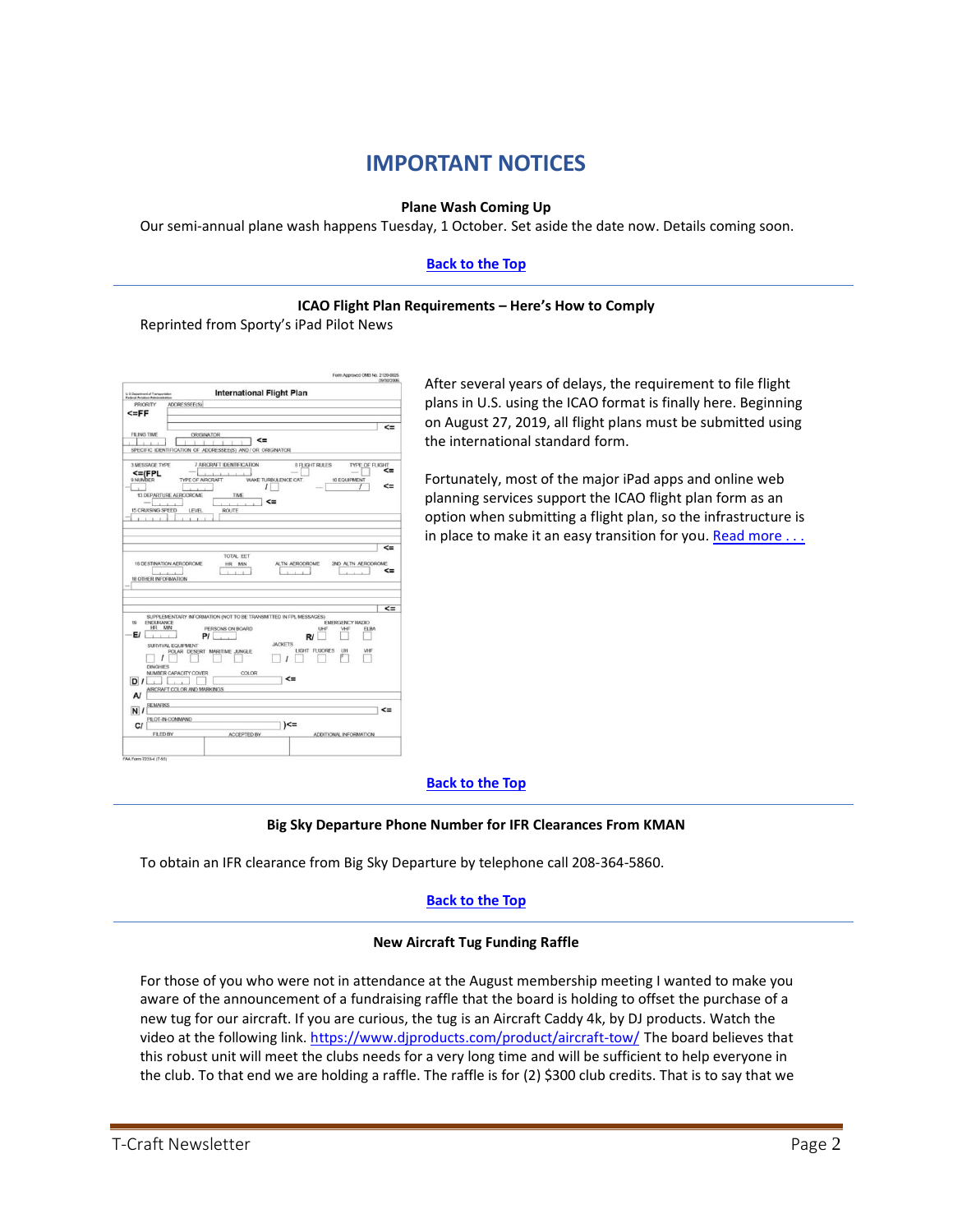will draw out of the same bucket twice and each of the two winners will receive one club credit of \$300 which can be applied to your monthly club bill.

The drawing will be held at the September 2019 Membership meeting (next meeting) which is scheduled for Tuesday September 24th at 7pm in the club hangar. You do not need to be present to win.

We will have tickets for sale at the meeting prior to the drawing. If you are unsure if you will be able to attend the meeting you can purchase tickets via mail. If purchasing by mail please provide a check payable to T-Craft Aero Club. Please mail the checks to:

T-Craft Aero Club 135 Municipal Dr. Nampa, ID 83687

Tickets are \$20 each and you should note on the check how many tickets you are purchasing. I will put raffle tickets in the jar with your name written on the ticket as entry requests are received and I will keep a log of the entries with ticket numbers in case anyone would like to confirm that their entry was received.

The sale of 227 tickets would completely fund this purchase (including the expense of the prize).

Please let me know if you have any questions.

Sincerely, David Thomas

**[Back to the Top](#page-0-0)**

# **TIPS, TRICKS AND FUN**

#### **TIRES—Making Them Last**

<span id="page-2-1"></span><span id="page-2-0"></span>By Jim Eyre, T-Craft Director of Maintenance

How we treat our expensive tires has a significant effect on how long we can expect them to last, and how long they are safe to use. Aircraft tires are relatively high on our items of safety for any flight. Other than being black, round and inflatable are about where the similarities between aircraft and auto tires end. Auto tires are typically made of synthetics rather than natural rubber or the synthetic blends of aircraft tires. These differences are substantial.

Aircraft tires flex as much as three times as auto tires do, and are designed only for limited use. Excessive heat builds up in the tire if it's used for extended periods of time of ground operation. The reason for the additional flex in aircraft tires is twofold: To save weight and allow the tire to share some of the landing gear loads experienced in aircraft operations.

Modern light GA aircraft tires are bias-ply and constructed of materials such as nylon fabric, metal (used in the bead), natural rubber, Kevlar and other compounds. Tire design and construction as well as the quality of the components used is the determining factor in the useful life and price of the tire. We buy good quality tires as they provide a level of safety, longer service life and improved resistance to foreign object damage (FOD). We do expect a certain amount of wear & tear from the flight hours our planes accomplish.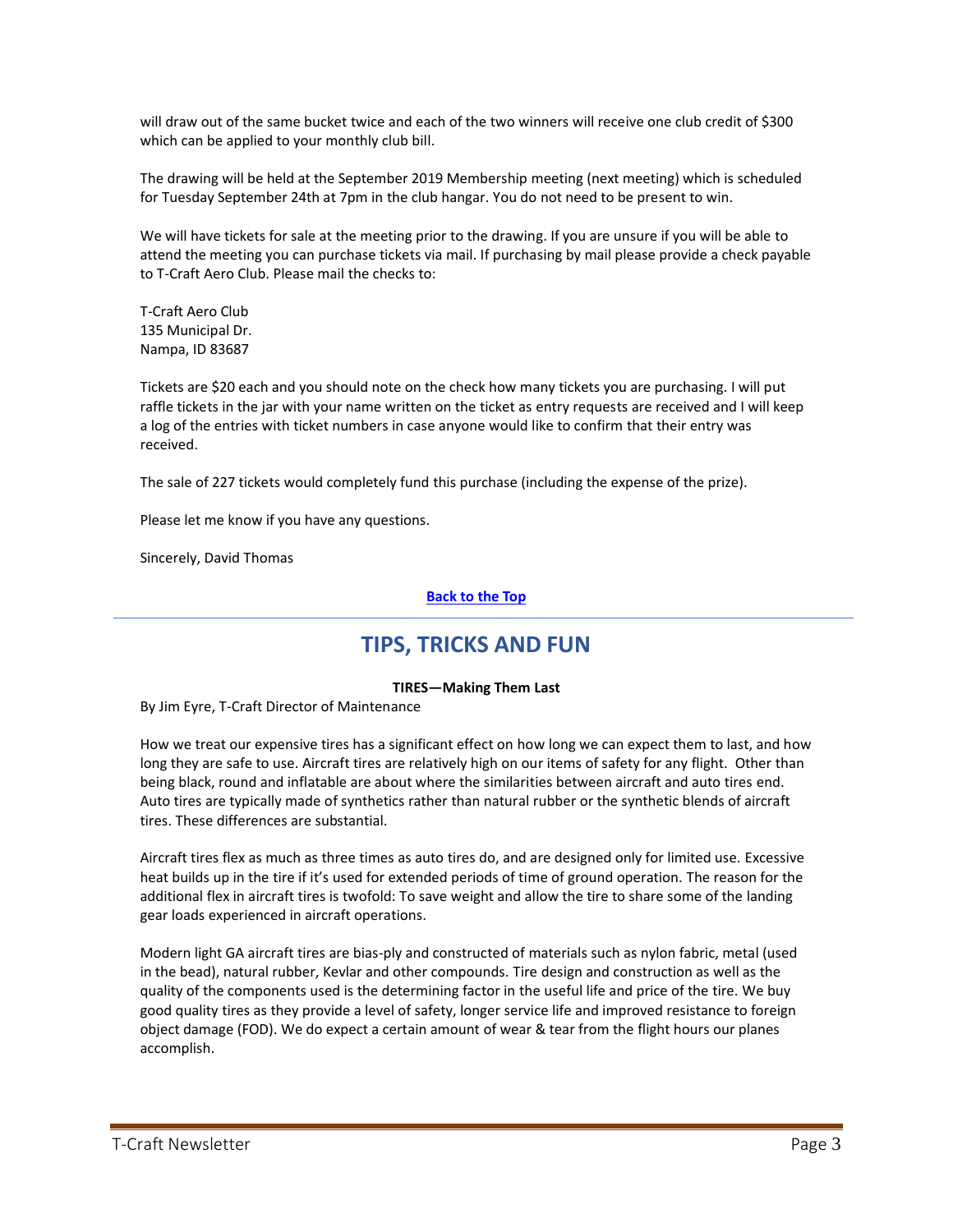All that being said if a member lands with feet on the brakes at too high a speed just this one landing can remove gobs of rubber from the tires. Recently 91X had extensive material removed down to core of the right main tire. This expensive 8.50x6 fairly new tire was now well beyond anything acceptable safety wise. Hard to believe the individual doing this tire damage didn't know what they had done.

While a skid flat spot does not necessarily require removal from service we will swap out the tire on side of caution.



So what can we do to increase tire life?

Proper inflation and use of brakes tops the list. Tire temperature changes affect pressure so check them cold with a good gauge (available in hanger). A 3-degree (C) temp reduction will result in a one percent drop in tire pressure. The pressure marked on the tire is the maximum allowed, not the "normal" pressure. Aircraft checklist has suggested tire pressures in preflight section.

Fluids such as hydraulic, oil, fuel, and grease are very damaging to natural rubber in tires. Move aircraft forward to straighten the nose wheel before setting parking brake and performing an engine run-up to reduce stress on the nose tire and wheel. Avoid locked wheel turns when possible as they are damaging to the tread and sidewall of a tire. Avoid landing with the brakes partially on, riding brakes during taxi and/or taxing too fast especially with long taxi distances and avoid fast cornering.

Some pilots simply land much faster than they need to and end up with heavy braking to compensate which takes its toll on tires and brake components as well. I'm sure some commercial flight operations may call for heavy braking. Smoking tires & brakes! T-Craft does not require or need to do such on landing. If you experience any event that may have done damage, e.g. hard landing, excessive braking, etc., please let us know so further airworthiness of that plane can be determined.



Check out the December 2014 Newsletter article on use of brakes by Ben Brandt. In th[e March 2015](http://www.t-craft.org/Newsletters/201503.pdf)  [Newsletter](http://www.t-craft.org/Newsletters/201503.pdf) is an article on basics of brakes and how members can get the most out of our brakes and saving us money**.**

Please remember when braking to keep feet on floor and don't jam on the brakes. At KMAN you have almost a mile of runway so you don't have to make the first or second taxiway by skidding the tires. Allow aircraft to slow as you gradually apply brakes.

Always include a good visual inspection of tires during your preflight. Checking pressure and for damage should be routine. Tires can last a long time if properly cared for and you exercise a little common sense.

Fly safe, have fun. DOM. **[Back to the Top](#page-0-0)**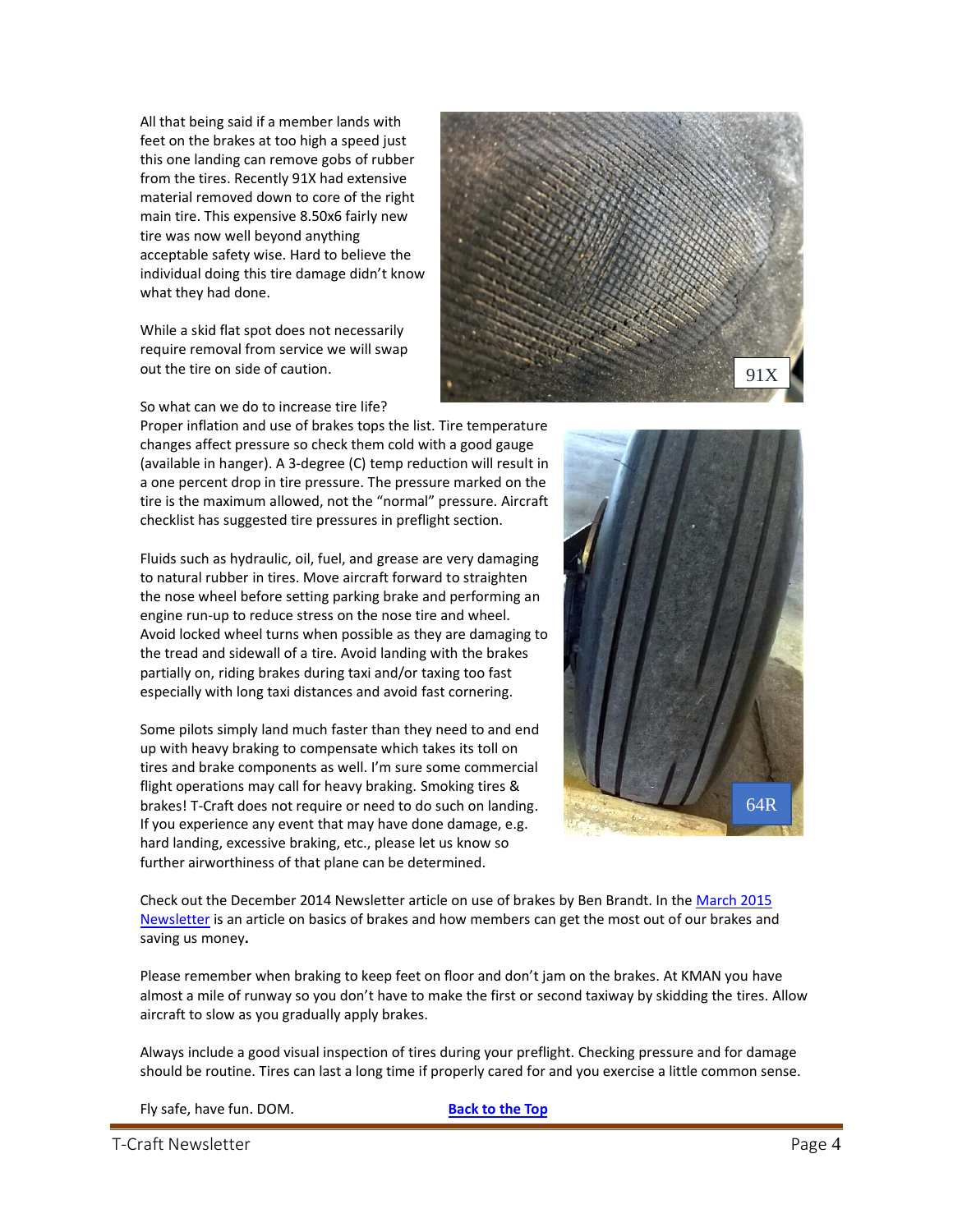#### **Which Altitude is it?**

#### By Jim Hudson, T-Craft Membership Director

<span id="page-4-0"></span>A question came up by one of our members about the altitude reported in our newer ADS-B Transponders; whether or not it gets is signal for the GPS, or has a GPS built in. Also, a question on why the Altimeter seemed to be off a couple of hundred feet and didn't match the pressure setting reported by ASOS. Great questions. It's always good to get questions about our aircraft.

Gordon Hall found a great explanation on AVweb about transponders.

"The altitude-reporting capability of your transponder transmits your aircraft's PRESSURE ALTITUDE (rounded off to the nearest 100 feet) whenever it receives a Mode C interrogation and is switched to ALT mode. You might recall from your private pilot groundschool that pressure altitude is what the altimeter reads if you set it to 29.92" Hg. Because the transponder reports pressure altitude, the altimeter setting that you dial into your altimeter's Kollsman window has absolutely no effect on the Mode C altitude the transponder reports. It is this fact that makes "blind encoders" (which are mounted behind the panel and have no setting knob at all) practical. The transponder depends on an external altitude encoder to provide the digitized pressure altitude that the transponder needs for its Mode C replies. The encoder is connected the same static air line as the altimeter and is wired electrically to the transponder. "

Now you might ask, "if my altimeter is set at 30.23 and the Mode C is putting out altitude referenced to 29.92, won't the controller see my altitude incorrectly?" No, because ATC's ground equipment automatically adjusts your Mode C readout for the local altimeter setting (which its computer knows about). That's why it's important always to make sure your altimeter is set to the altimeter setting that ATIS reports, or that ATC gives you. That way the controller will be verifying the same altitude that you're seeing.

For those interested to learn more about our newest transponders, the link to the Garmin 335/345 Xponder manual. [http://static.garmin.com/pumac/190-01499-00\\_f.pdf](http://static.garmin.com/pumac/190-01499-00_f.pdf)

#### Differences in Altimeter reading from ASOS/ATIS reports.

When one sets the pressure setting reported by ASOS or ATIS in the Kollsman window, why does the altimeter reading not agree with the known field elevation in most cases? Or setting the altimeter to the known field elevation, why does the pressure reading in the Kollsman window not match that reported by ASOS?

I have usually found agreement within +/- 50' and it varies from time to time. If it's off more than 100' over a period of time, I'd suspect the altimeter. With our birds with the Garmin G5 units, I've found differences in the conventional altimeter and the G5, usually with 50'. If consistently off more than that, I'd be suspect of the altimeter.

Several factors can cause discrepancies between ASOS/ATIS reports and altimeter settings. One factor is the ASOS/ATIS equipment error of reporting barometric pressure. The accuracy of the pressure reporting is +/- 0.02", or +/- 20' in elevation. For those interested to learn more about ASOS, see: [ASOS User Guide](http://www.nws.noaa.gov/asos/aum-toc.pdf)

Another factor is the timeliness of ATIS/ASOS reports. ATIS is normally reported hourly, unless significant weather changes. There could be changes in pressure from the beginning of a report to the at the end of a report. ASOS is updated every minute, which will track rapid pressure changes in the weather more frequently. However, if you get a ASOS report from the internet, or apps such as ForeFlight, they could be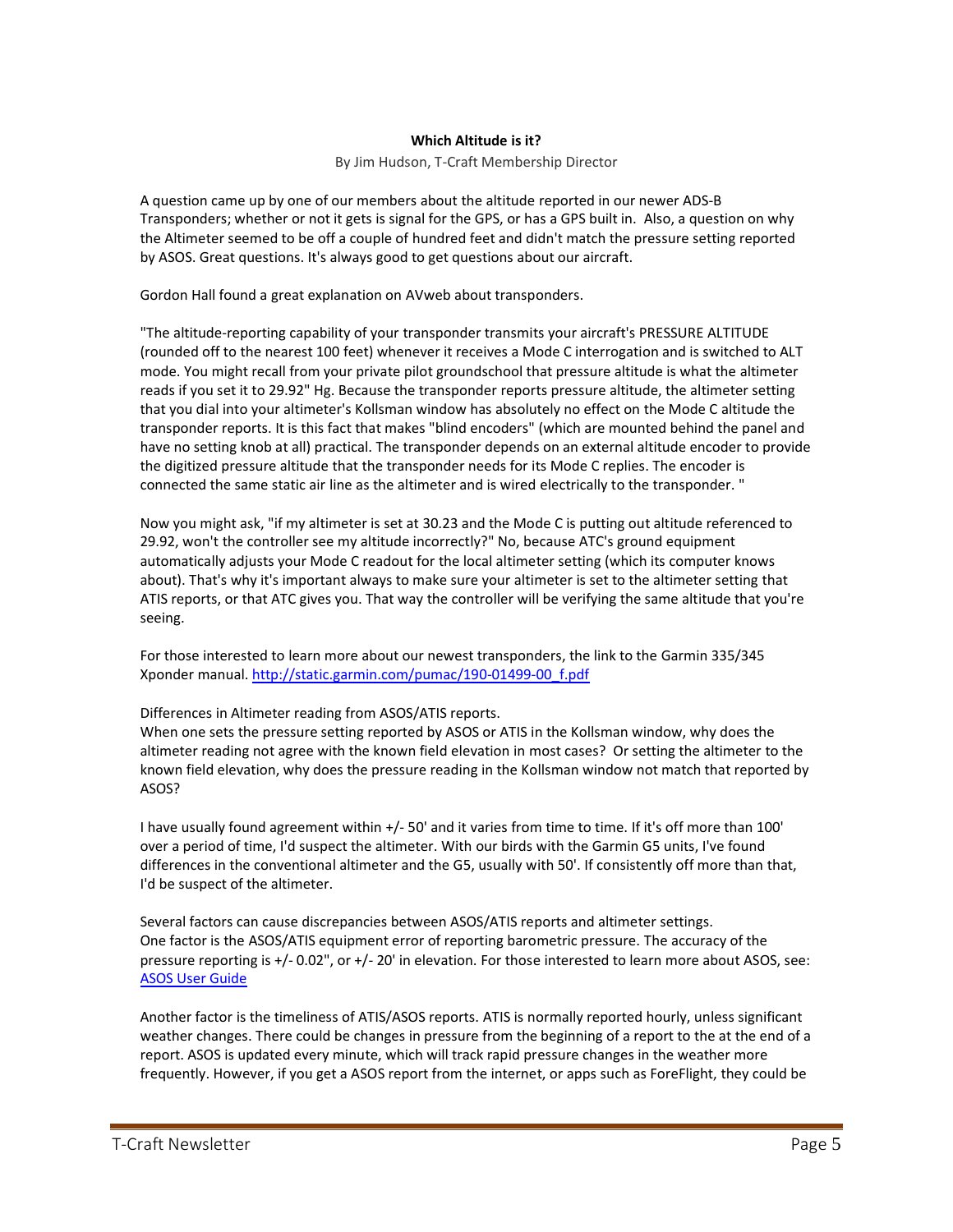20 minutes to several hours difference from a current report if not updated. It's best to get a report off the radio.

Error in setting the Kollsman window. With the conventional altimeter, there could easily be 30'-40' error in setting the pressure setting, or reading the altimeter altitude from the known field elevation. With the new Garmin G-5's, one can dial in the exact altimeter setting, and read the altitude to the nearest 20". I've found these to be within 40' of the reported pressure setting compared to the field elevation. Altimeter Accuracy.

Altimeters are broadly required to comply with FAR 43 [Appendix](http://www.ecfr.gov/cgi-bin/retrieveECFR?gp=&SID=&r=PART&n=14y1.0.1.3.21#14:1.0.1.3.21.0.363.14.57) E limits for a*ccuracy. T*echnically this is regulatory for IFR flight, but TSO'd "sensitive altimeters" will generally meet these requirements - at least when they left the factory. VFR aircraft are not required to have the pitot static system checked.

The accuracy requirements provided in FAR 43 are based on mechanical altimeters, and are subject to a number of requirements (friction error limits, hysteresis limits, etc.), but the test tables there are a good guide to the accuracy of "typical" altimeters. One of the specs allow +/- 30' at 3,000' elevation and as much as +/- 80' tolerance at 10,000'.

So, combining all of this together - If we have two aircraft flying along indicating the same altitude (say 10,000 feet) and both altimeters are *perfect* there will be zero feet of vertical separation between them (the static ports of each aircraft will be at the exact same altitude).

On the other hand if both aircraft are at the outer edge of tolerance (one +80ft, one -80ft) there will be 160 feet of vertical separation between them (discounting visual "slop" in the analog altimeter and assuming the pointer is *perfectly* on the line and the pressure setting is *perfectly* dialed in). Knowing this should make one cautious if you "think" you have the same altimeter setting of another aircraft close by, and "think" you are at the same altitude, or separated by a safe vertical distance apart.

#### GPS Altitude.

GPS altitude can be off as much as  $+/-$  400 $'$  for non WAAS gps reported altitudes compared to the altimeter reading. From Garmin:

*"GPS heights are based on an ellipsoid (a mathematical representation of the earth's shape), while USGS map elevations are based on a vertical datum tied to the geoid (or what is commonly called mean sea level). Basically, these are two different systems, although they have a relationship that has been modeled. The main source of error has to do with the arrangement of the satellite configurations during fix determinations. The earth blocks out satellites needed to get a good quality vertical measurement. Once the vertical datum is taken into account, the accuracy permitted by geometry considerations remains less than that of horizontal positions. It is not uncommon for satellite heights to be off from map elevations by +/- 400 ft. Use these values with caution when navigating"*

I rely on the barometric settings on the altimeter if I've received a recent ASOS report, however the GPS altitude would be a good back-up if it's been a while since getting a ASOS report, such as in the Backcountry. If however I'm on the ground In the BC, I set the altimeter to the known field elevation and use the Fly Idaho runway profile to get the correct altitude depending which end of the runway I'm at.

I hope this clears up some things on Altimeter settings, and makes one aware of some of the errors one might expect if you're in close proximity to another aircraft when you "think" you're good because you have the same pressure setting. If all else fails, look out the window and avoid the terra firma!!.

Have fun, Fly safe and Don't do anything Stupid, Jim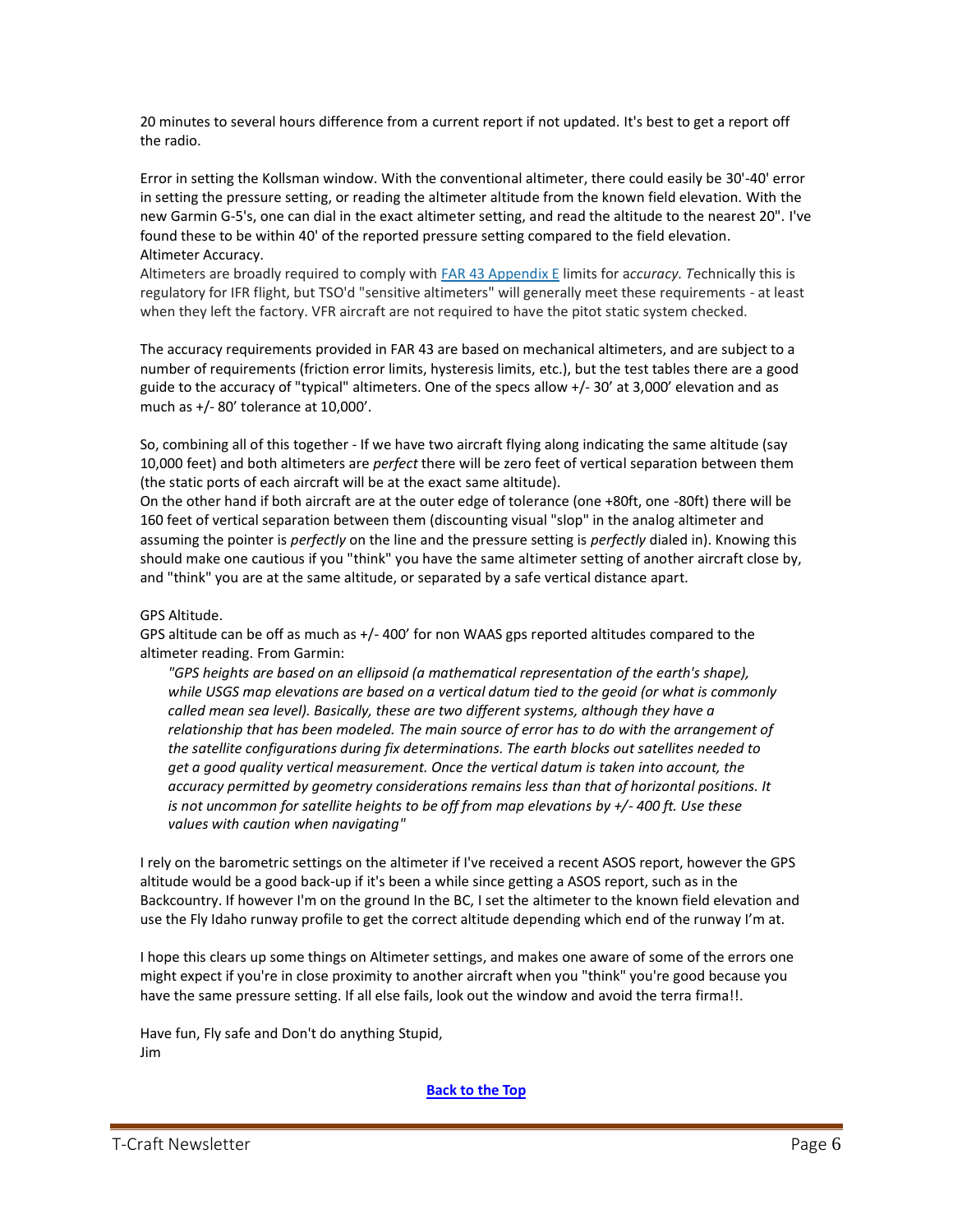#### **A Reminder About Emergency Beach Landings** (Reprinted from AVWeb Insider)

<span id="page-6-0"></span>

The video accompanying this blog made the rounds a couple of weeks ago. It's a short clip of a Cessna Cutlass ditching off Ocean City, Maryland, on July 17. The pilot was lauded rightly—for flying a textbook ditching. He emerged wet, but uninjured.

That's not the important part,

however. The top takeaway is that the pilot—23-year-old Trevor Deihl—made the right decision to land in the water and not try to shoehorn the airplane onto a crowded beach. When the video circulated, we didn't run it as a news item because crashes happen every day and the only reason this one was any different is the video, otherwise known as click bait. [Read more . . .](https://www.avweb.com/insider/a-reminder-about-beach-landings/)

#### **[Back to the Top](#page-0-0)**



**Point of No Return** (Reprinted from AOPA ePilot)

> Short, steep, and nestled against a ridge, Idaho's Dewey Moore airstrip is a discouraged destination for all but a select few pilots, as one unprepared aviator learned the hard way. (Photo in composite image courtesy of Todd Simmons.) Watch the video  $\geq$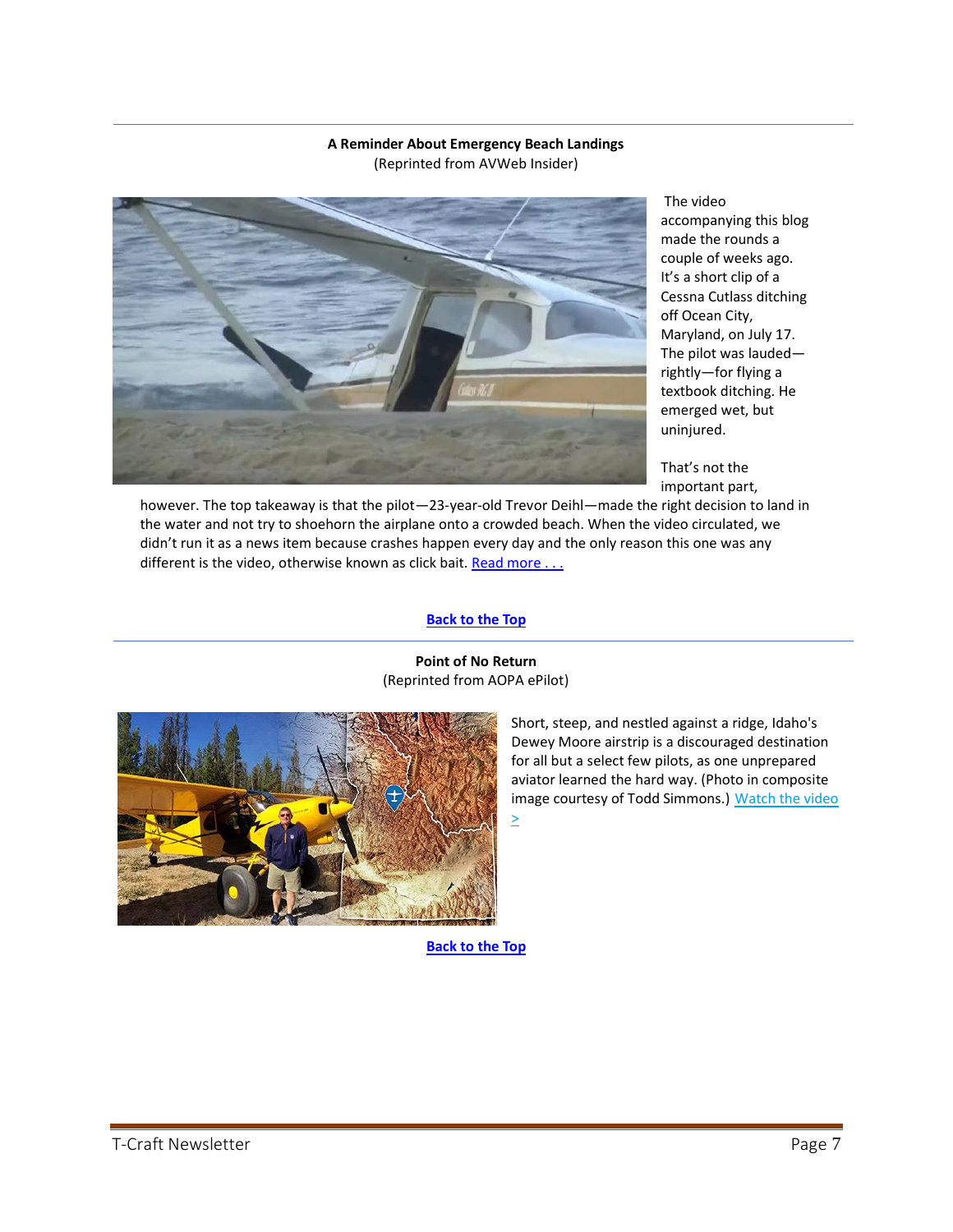#### **Special Use, Special Rules—Quiz** (Reprint from AOPA ePilot)

<span id="page-7-0"></span>Special-use airspace violations come with consequences. Remain clear with this AOPA Air Safety Institute quiz. Take the quiz  $>$ 



#### **[Back to the Top](#page-0-0)**

**TAF by Text** (Reprinted from AOPA ePilot)

<span id="page-7-1"></span>

A simple text message puts current conditions and terminal forecasts at your fingertips, just one of the new tools that enhance your weather awareness [Watch the video](https://click.mail.aopa.org/?qs=87e4d6b8f2a317956bba0f32bece5204bdb54085a02bb6047f3ed593aaaeae8e5d87dfa9fc042c7c40658259a4d6116f4b637503732a247a60a6a8ad7b9b8d03)

**[Back to the Top](#page-0-0)**

# **CALENDAR**

#### <span id="page-7-2"></span>**Month Ahead - September**

<span id="page-7-3"></span>

|       | S M T W T F S                         |  |  |
|-------|---------------------------------------|--|--|
|       | 1 2 3 4 5 6 7                         |  |  |
|       | 8 9 10 11 12 13 14                    |  |  |
|       | 15  16  17  18  19 <mark>20</mark> 21 |  |  |
|       | 22 23 24 25 26 27 28                  |  |  |
| 29 30 |                                       |  |  |

### **Coming Events**

<span id="page-7-4"></span>**9/10/2019**: Accounts due **9/10/2019**: Board Meeting 7pm, T-Craft Hangar **9/20/2019**: Accounts past due **9/24/2019**: Membership Meeting, 7pm, T-Craft Hangar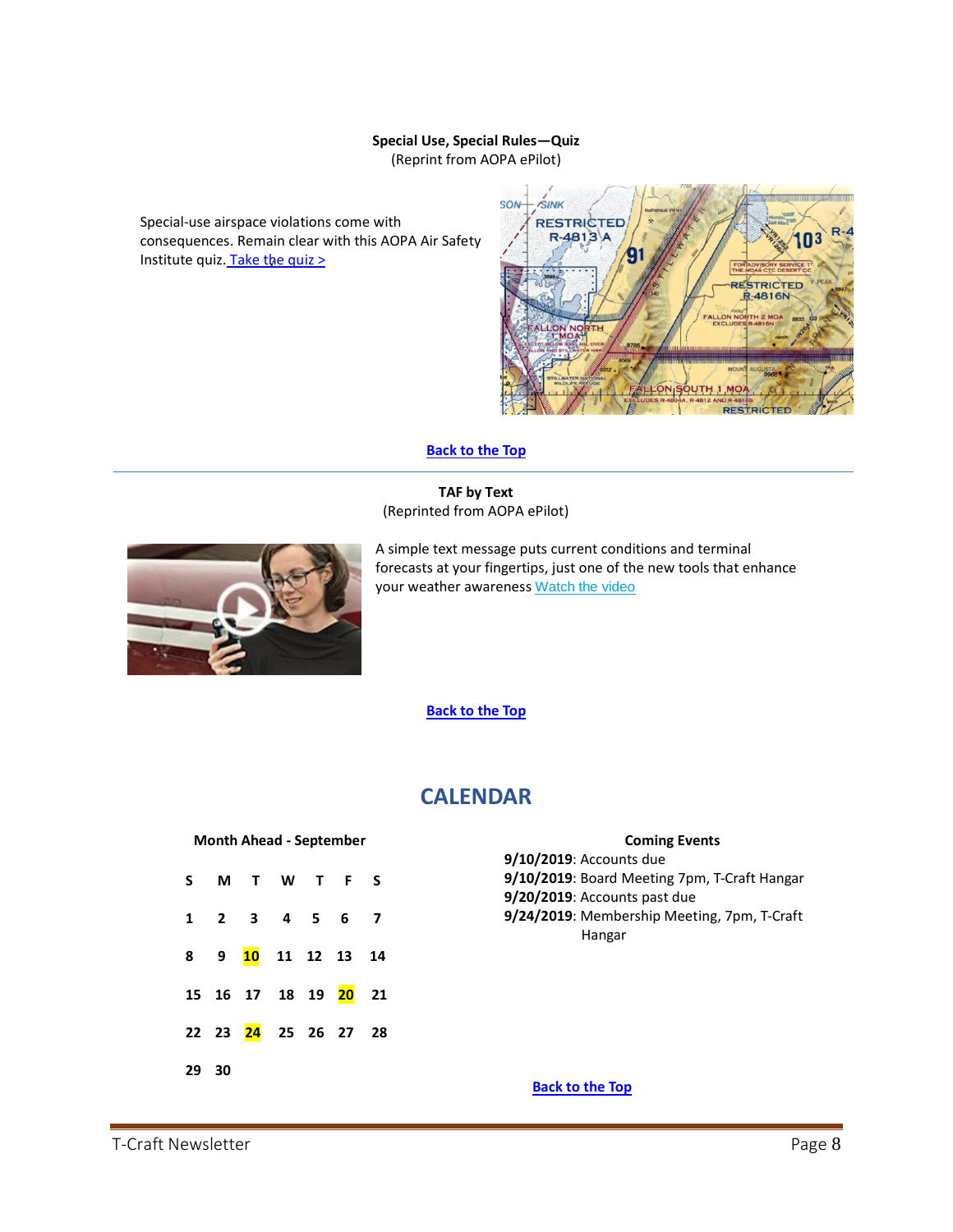# **CLUB STATS**

#### **Member Stats**

<span id="page-8-1"></span><span id="page-8-0"></span>112 Members On wait list. Class I Members (35%) Class II Members (65%) Inactive (voluntary) Suspended (26%) (BFR/Med/Attend/Billing, Including 12 Inactive)

#### **Member Ratings**

 Student Pilots Private Pilots 01 Recreational Pilots Commercial Pilots Air Transport Pilots Instrument Rated Pilots

#### **New Members**

Daniel Sigler – Class I Eric Bridges – Class II Ken Woller – Class II Clay Conner – Class I

#### **New Ratings/Accomplishments**

<span id="page-8-2"></span>Scott Henscheid – BFR Eric Bridges – BFR Jim Eyre – BFR Pete Glick – CFI ASEL Chris Nebrigich – Back Country Level 1 Regis Deglans - Solo (CFI – Jim Hudson)



**Regis Deglans – Solo**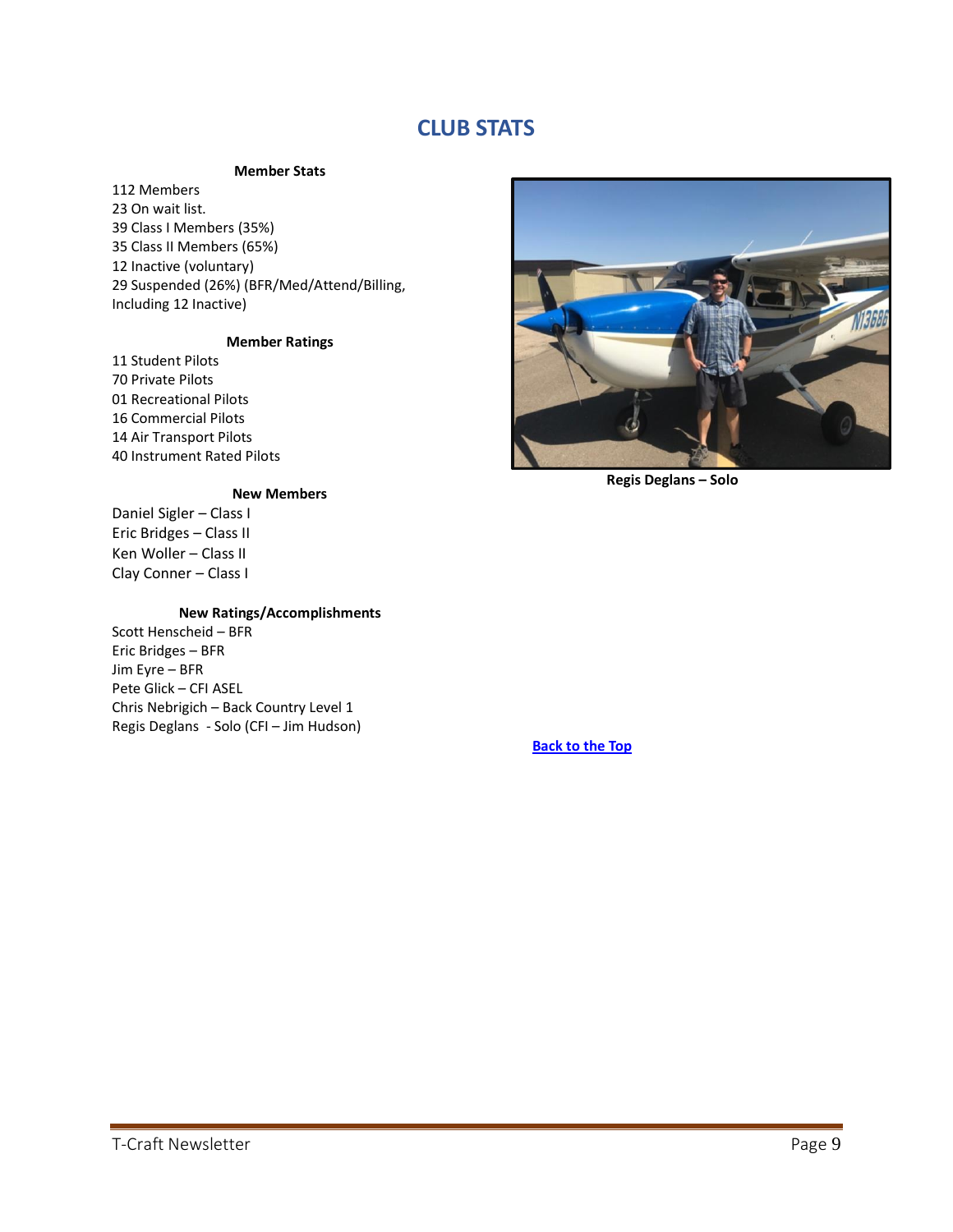### **HOURLY RATES**

#### **(New Rates Effective 1/31/2019)**





 $$65.00$   $$73.00$   $$90.00$ 



N64375 N4464R N13686 N1293F





N1891X N9989E N7593S





 $$125.00$   $$128.00$   $$128.00$ 

#### **[Back to the Top](#page-0-0)**

# **FUEL REIMBURSEMENTS \$4.70 per gallon**

<span id="page-9-0"></span>We receive a significant discount from the AV Center published prices. **PLEASE REMEMBER TO REMOVE YOUR FUEL RECEIPT** from the fuel pumps so others will not see our fuel price. Also, please do not broadcast our price to non-members.

#### **[Back to the Top](#page-0-0)**

# **AIRCRAFT STATUS**

- <span id="page-9-1"></span>• **375**: Nose shimmy addressed
- **93F**: Pilot door mechanism was bent and not closing properly. Repaired
- **686:** Left wing strobe power supply replaced
- **64R:**
	- o Small center knob for panel lights missing
	- o Landing light breaker wire chaffing
- **91X:** Right main tire replaced
- **89E:** Pilot PTT switch removed and replaced
- 93S: New oil cooler installed
- **Additional Maintenance highlights**:
	- o Be careful moving sun visors to avoid scratching windscreen
	- o Clean suction cup circles from windshield
	- o Don't adjust external trim tabs. Notify DOM for correct maintenance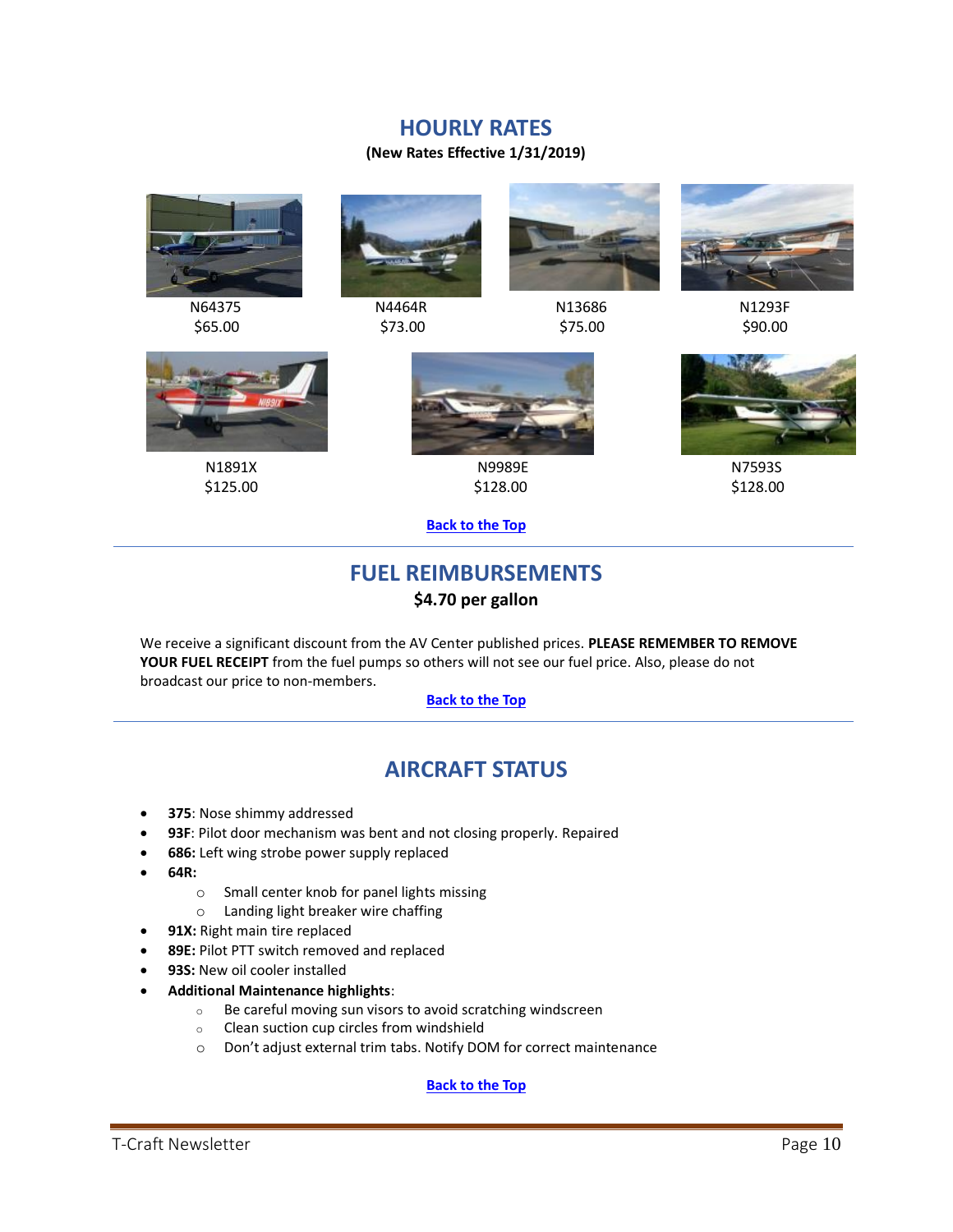# **AIRCRAFT CARE**

#### **Windscreen Care**

<span id="page-10-1"></span><span id="page-10-0"></span>When cleaning the windscreen, use only vertical strokes. Do not use circular strokes. Over time, circular movement of the cleaning towel will leave a corresponding mark in the screen that will require replacement.

#### **Post Flight**

<span id="page-10-2"></span>We are continuing to see many instances of lack of care and taking the time to make sure that you're (and our) planes and hanger are put away properly. Gust locks, pitot tube covers not installed, flaps left down, doors not locked, seat belts not put away, master left on = dead battery, avionics master not turned off, lights not turned off (except its advisable to leave the beacon light on as a warning the master was left on), bugs not cleaned thoroughly from all leading edges, windows streaked, dirt and trash not cleaned out (plane and hanger), fuel card or keys missing from the key bag, key bag not zipped or put away, hanger door pins not fully secured, hanger doors left open, hanger lights left on, the hanger itself not locked, lock code not returned to 0000. There should be no need for any such reminders, as a matter of common courtesy we should leave an aircraft in a clean condition after we have flown it. We learned as early as first grade, if we create a mess, we clean it up. That's the grown-up thing to do. PLEASE take you time when ending your flight and be vigilant on taking care of these items.

#### **Oil Usage**

<span id="page-10-3"></span>Fellow members/owners - in the big scheme of things OIL is relatively inexpensive. However, over time we have established a norm for each aircraft on how much oil a particular engine is comfortable with. Jim Hudson has taken his time to produce a comprehensive check list for each aircraft. Included in the preflight section it states minimum/maximum oil to check for. Do not go by what the POH says, i.e. engine has a 12 qt capacity. 93S for example would blow oil out breather tube along belly of aircraft until dip stick reads 8. Please use checklist for amount of oil necessary for all T-Craft aircraft. As I have repletely said, if you are determined to dump more oil into sump than necessary please present yourself at plane wash to clean the bellies. I keep putting 6-7 Qts oil on back shelf and it disappears quickly. Remember to note oil used on log program. Also putting unnecessary amounts of oil into an engine really screws up any attempt to determine what actual oil usage is. An engine has to work harder if sump is over-filled with oil. Read Aircraft Oil Usage on our web site under Site Index. James Eyre

#### **Check Lists**

<span id="page-10-4"></span>The club has developed check list for each bird which contain key information on the plane from the POH and some club specific items; oil levels, tire pressures, reminders to log in-out, and clean up items. It's not mandatory that you use a club check list, in fact many members develop their own, which is a good way to get intimate with the details. We've had laminated version in each aircraft, but over time, they grow legs and walk off. Members are encouraged to print out a copy of the club check list for yourself or download the pdf version and have it on your iPad/phone/tablet or build one for yourself. There's a word file as well as pdf version of the club website under the Fleet page. I'm in the process of updating the check-list to include some of the newer avionics, and other items that crop up. If you happen to find any discrepancies or have comments, let me know – Jim Hudson